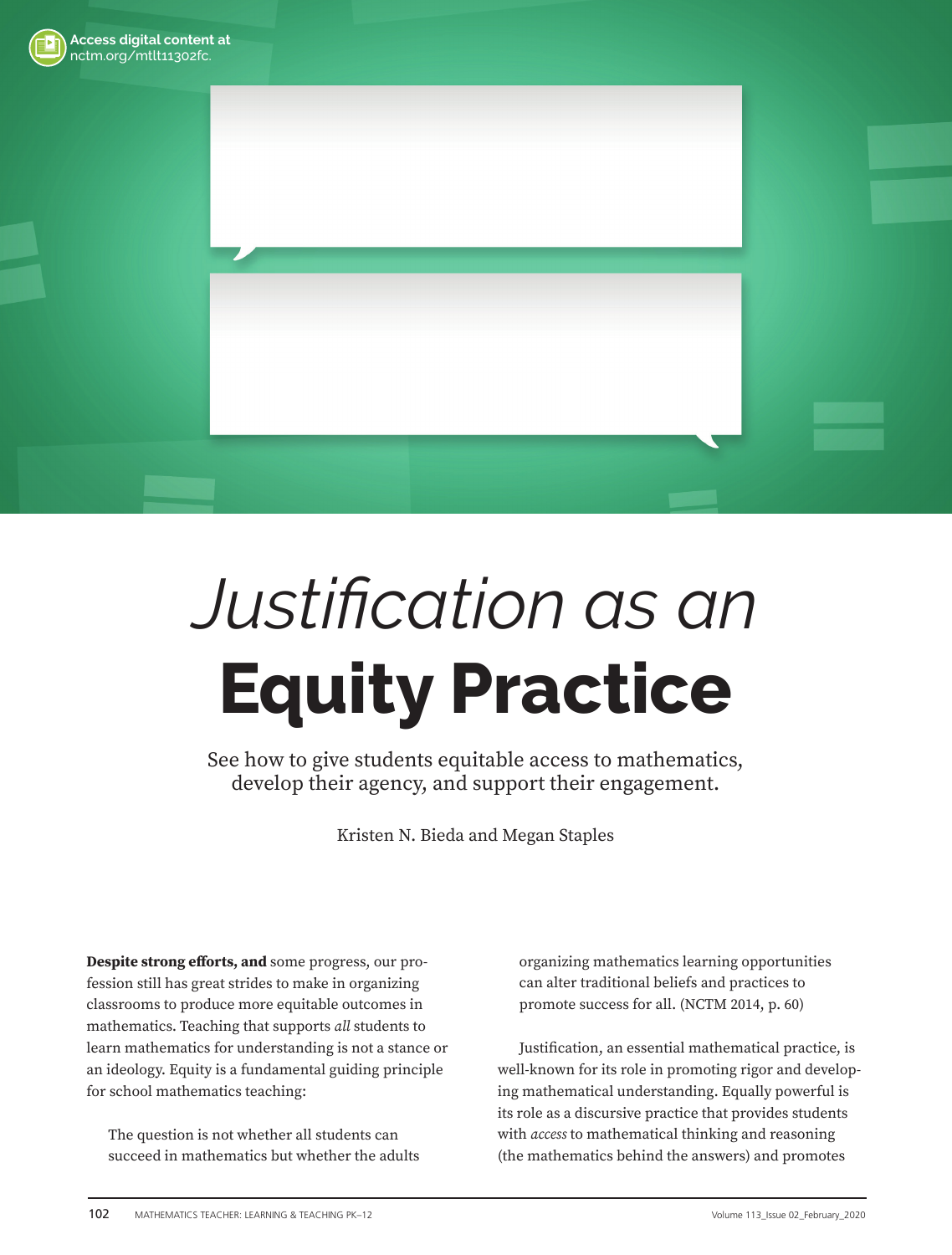student *agency* with respect to mathematics. These two aspects—access and agency—link the mathematical practice of justification to teaching that aims at achieving more equitable outcomes. Our goal is to demonstrate this connection so that readers can appreciate, understand, and ultimately enact an expanded role of justification in their classrooms. To accomplish this, we first offer definitions of these important terms*justifi cation*, *equity*, *access*, and *agency*. We then explain the role of student access and agency in achieving equity outcomes, illustrating how engaging students in justification can present opportunities to provide access and develop agency, supported by examples from classroom practice. The examples we share are grounded in prealgebra content, but the principles are applicable across grade levels because justification at any level promotes access and agency. We also encourage you to watch the reflection video [\(video 1](https://pubs.nctm.org/view/journals/mtlt/113/2/article-p102.xml?tab_body=Video)) that accompanies this article, in which we share stories from our own classroom experiences that shaped our understanding of justification as a lever for equity.

Mathematical justification is the process of supporting your mathematical claims and choices when solving problems or explaining why your claim or answer makes sense. Justification encompasses mathematical argumentation as expressed in the third of the Common Core State Standards for Mathematical Practice (SMP 3): *Construct viable arguments and critique the reasoning of others* (NGA Center and CCSSO 2010).

Equity is a fundamental guiding principle for school mathematics teaching (NCTM 2014). What does it mean to teach for equity? Gutiérrez (2002) argues that equity is achieved, in part, when we are unable to predict students' participation and achievement in mathematics solely on demographic characteristics or proficiency in English. This notion of equity offers a powerful

Justification at any level promotes access and agency.

*Video 1* Why Justification for Equity?



**D** [Watch the full video online.](https://pubs.nctm.org/view/journals/mtlt/113/2/article-p102.xml?tab_body=Video)

vision for what is possible. It means all students have ample support to achieve in mathematics classes. But what might that look like in daily practice? Following Gutiérrez (2002), and connecting with justification, we focus on two principles of students' engagement in mathematics classrooms: (1) providing access and (2) developing agency.

**Kristen N. Bieda**, kbieda@msu.edu, is an associate professor of teacher education and mathematics education at Michigan State University in East Lansing. She teaches courses for future secondary mathematics teachers and graduate students in mathematics and teacher education. Her research interests include students' engagement in justification and proof in secondary mathematics classrooms, as well as the role of field experiences in secondary mathematics teacher preparation.

**Megan Staples**, megan.staples@uconn.edu, is an associate professor of mathematics education in the Neag School of Education, University of Connecticut in Storrs. Her teaching focuses on the preparation of secondary mathematics teachers. Her research focuses on how teachers organize classroom environments that support powerful practices such as collaboration, justification, and argumentation.

doi:10.5951/MTLT.2019.0148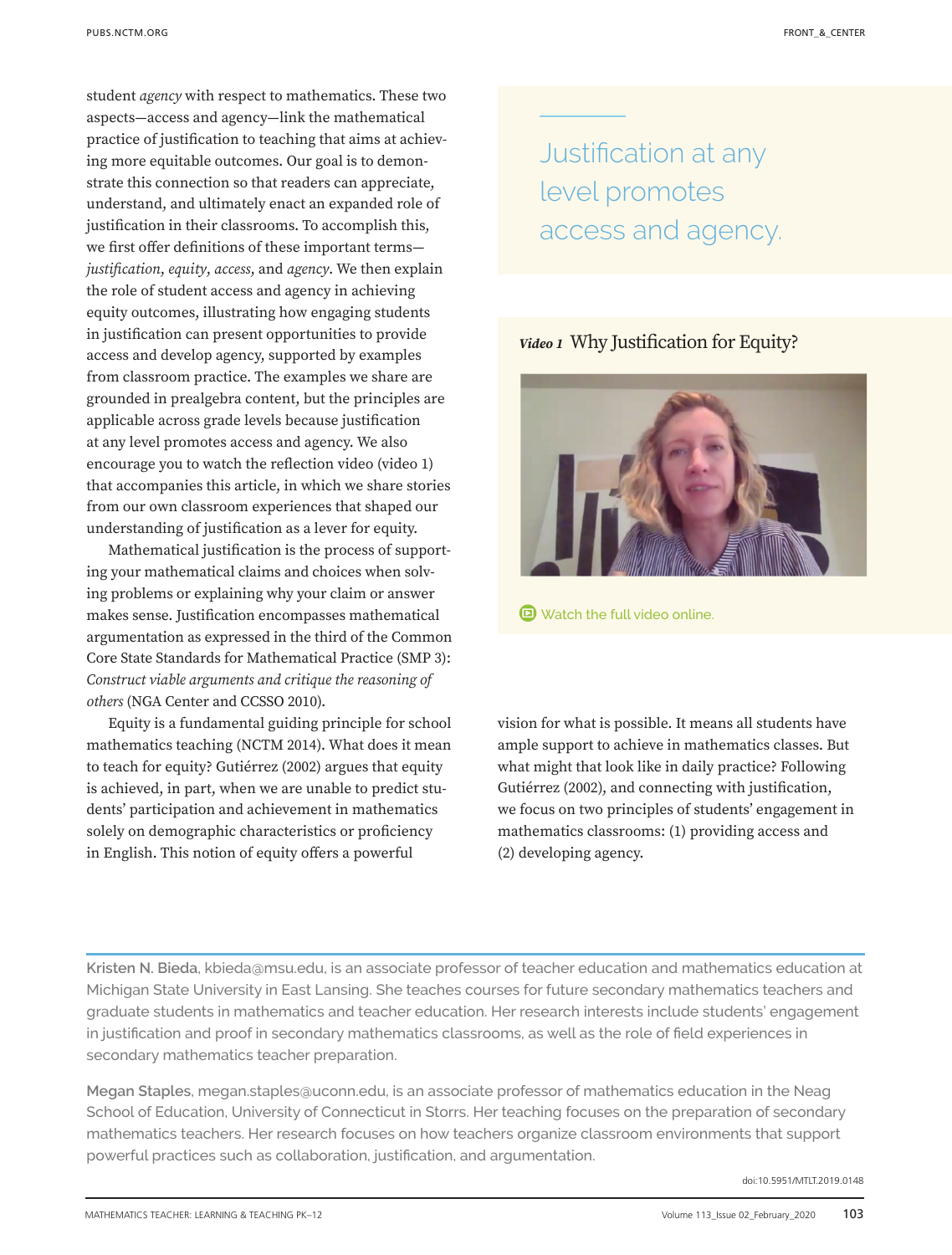*Access* refers to each student in a class having opportunities to engage in rigorous mathematics and to learn mathematics that is meaningful. *Agency* is when students develop a sense that they can do mathematics and generate mathematical ideas; each student sees mathematics as a tool to use.

These two principles—providing access and developing agency—are intertwined. Students' agency with mathematics develops in relation to the opportunities they are provided (access) and the responses they experience as a result of participating (Martin 2000). Students' access to mathematics and rigor is influenced by their sense of agency, which shapes how they engage, take up challenges, and see themselves as capable of learning new ideas. To demonstrate this point further, here is a brief excerpt to illustrate what commonly happens when teachers open up access for students to think about important mathematics but students do not feel they have the agency to do so. This excerpt comes from a class of lower-attaining ninthgrade students, although this kind of exchange is likely familiar to teachers across all grade levels.

*Ms. F:* [*Encouraging the group to engage in the problem*] You can even create three cards, assign each person a— *Dontay:* We're not gonna—

*Ms. F:* Yeah, you are. What are you thinkin', Dontay? *Dontay:* We're thinking we're gonna be stuck on this 'til you say it's time to go on to something else.

Dontay's response in the excerpt suggests that the access he has had to working through the problem-solving process in mathematics class has shaped his agency for tackling challenges in mathematics class, in this case, in a not-so-productive way. Classrooms that offer access and develop agency help achieve more equitable outcomes (Gutiérrez 2002). Figure 1 offers a visual representation for this relationship. As the gears illustrate, access and agency work together to promote equity. Teachers, of course, play a crucial role in creating these opportunities and shaping these experiences.

# **TEACHING WITH JUSTIFICATION TO PROMOTE EQUITY**

Some researchers have found that justification promotes agency and access (see figure 2), and thus more equitable outcomes (e.g., Boaler 2008; Boaler and Staples 2008; Hiebert et al. 1997). In the next



*Access and agency work together to promote equitable outcomes.*



*Researchers have found that because justifi cation promotes agency and access, it can lead to increasingly equitable outcomes.*

sections, we use two classroom vignettes to envision how justification can contribute to key principles of providing access and developing agency. We present actual and composite classroom vignettes, followed by discussions that connect these principles to equitable outcomes.

### **Providing Access by Asking Why?**

The three-turn exchange on the next page represents a fairly typical interaction in mathematics classrooms. (The transcripts—including names—in vignette 1,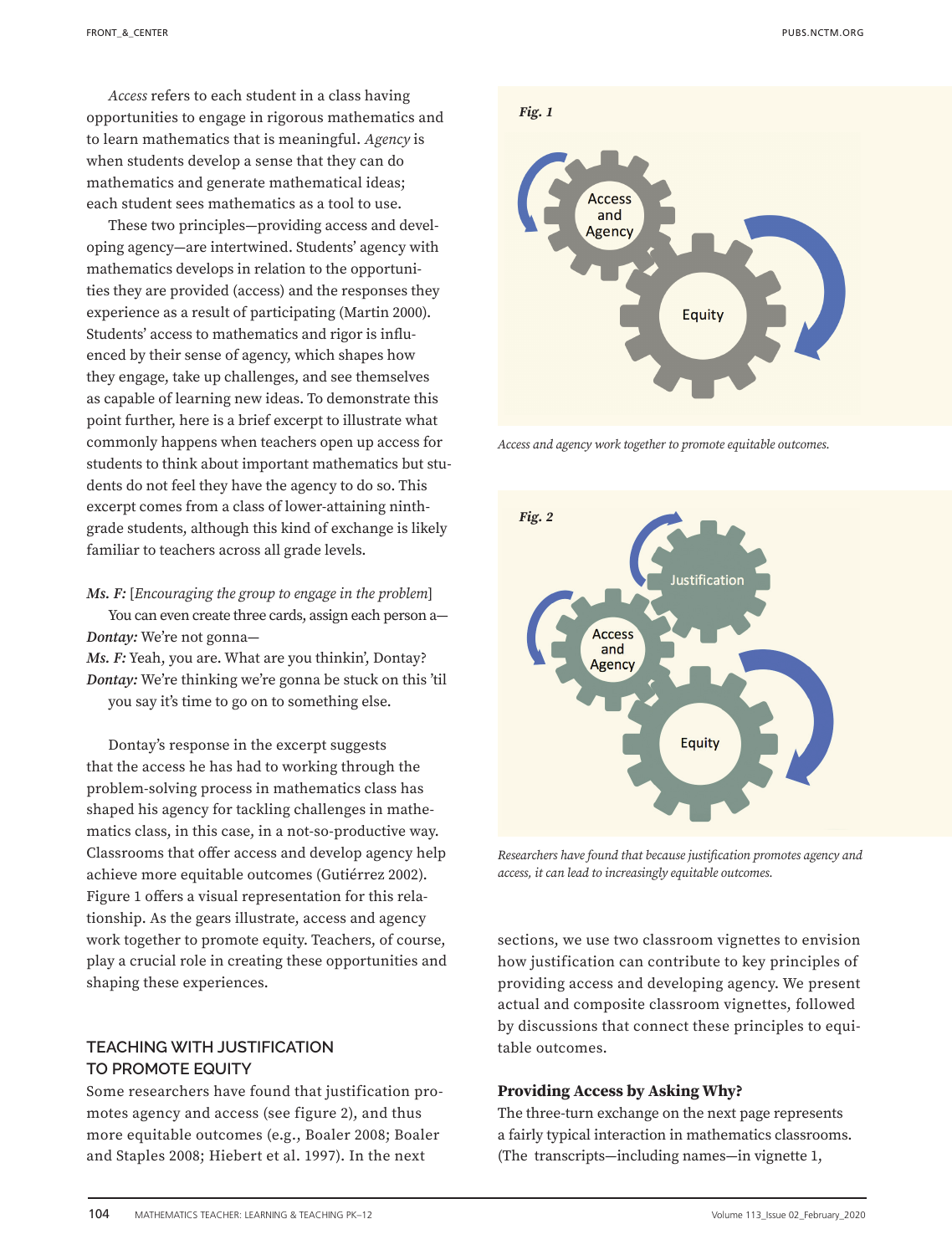

*The Border problem has students find the number of square tiles needed to place a border inside various sizes of squares.*

although fictitious, are based on actual classroom episodes.) The excerpt includes how the student arrived at his answer, but the excerpt does not involve justification of *why* the student knows the answer is correct. We then revamp it to show how justification can open up access.

### **Vignette 1: Take One**

Students are working on the Border problem (see figure 3) in which they find the number of square tiles needed to place a border inside various sizes of squares. In this case, the side length is 10 units.

*Ms. T:* OK, let's look at the Border problem. How many tiles are needed for the border if the side has 10 units, and how did you get it?

*Joel:* Thirty-six, 'cause I did 10 plus 10 plus 8 plus 8.

*Ms. T:* OK. Good. Anybody get something else? [*Pausing*] No? OK. Any questions? [*Pausing*] OK. Let's look at the next one.

In the exchange, we see the teacher productively encouraging student input, elaboration, and alternate solutions and questions. Some students could have their answer affirmed, and perhaps their process as well, if their approach was the same as Joel's. Notice, however, that the exchange provided no access to students in the class to make sense of the mathematics that Joel shared. The teacher had Joel share *how* he got his answer, offering some access to the procedural aspects of his work. However, students did not learn

*why* he added, or why he added those particular numbers, to solve this problem. As a result, students had minimal opportunity to access mathematical sense making and reflect on their own thinking process.

The question "Why?" can offer an opportunity for students to justify and thus can open access for students to think about mathematical concepts. Let's consider "take two" for this vignette, where more intentional prompting for justification opens up access to student thinking and, thus, important mathematics. This vignette was inspired by a video clip of the Border problem (Boaler and Humphreys 2005) and other enactments we have seen of generalization tasks.

### **Vignette 1: Take Two**

- *Ms. T: OK, let's look at number 5. How many tiles are* needed for the border if the side has 10 squares, and how did you get it?
- *Joel:* Thirty-six, 'cause I did 10 plus 10 plus 8 plus 8.
- *Ms. T:* OK. Say a little more about why you added 10 and 10 and 8 and 8.
- *Joel:* I did 10 plus 10 because I counted two sides of tiles fully for 10 and then counted the other two sides, but not the corners, for 8 each. So 36.
- *Ms. T:* Thanks, Joel. OK, so Joel said 36 and offered his reasoning for why it's 36. And we can see what he did. Who has comments on Joel's strategy?
- *Miana:* [*Her hand shoots up*] Oh!

*Ms. T:* Yes, Miana.

*Miana:* I just figured something out!

*Ms. T:* Yes?

- *Miana:* I did 10 times 4, but I just realized I should do 10 times 4 minus 4.
- *Ms. T:* OK, where are your 10s? And what's your revised answer?
- *Miana:* The 10s were each full side. So I'll get 40 minus 4, which is 36. You can first . . .

In this revised excerpt, having Joel elaborate on his reasoning about where his numbers came from—that is, his justification—offered Miana access to his mathematics, which provided an opportunity for her to think differently about the problem and reflect on her own reasoning. Joel's reasoning revealed that he had thought about how to avoid double counting the corner tiles, which potentially was the key idea that helped Miana revise her approach.

### **Asking Why: Building Agency**

All children have a deep capacity for doing mathematics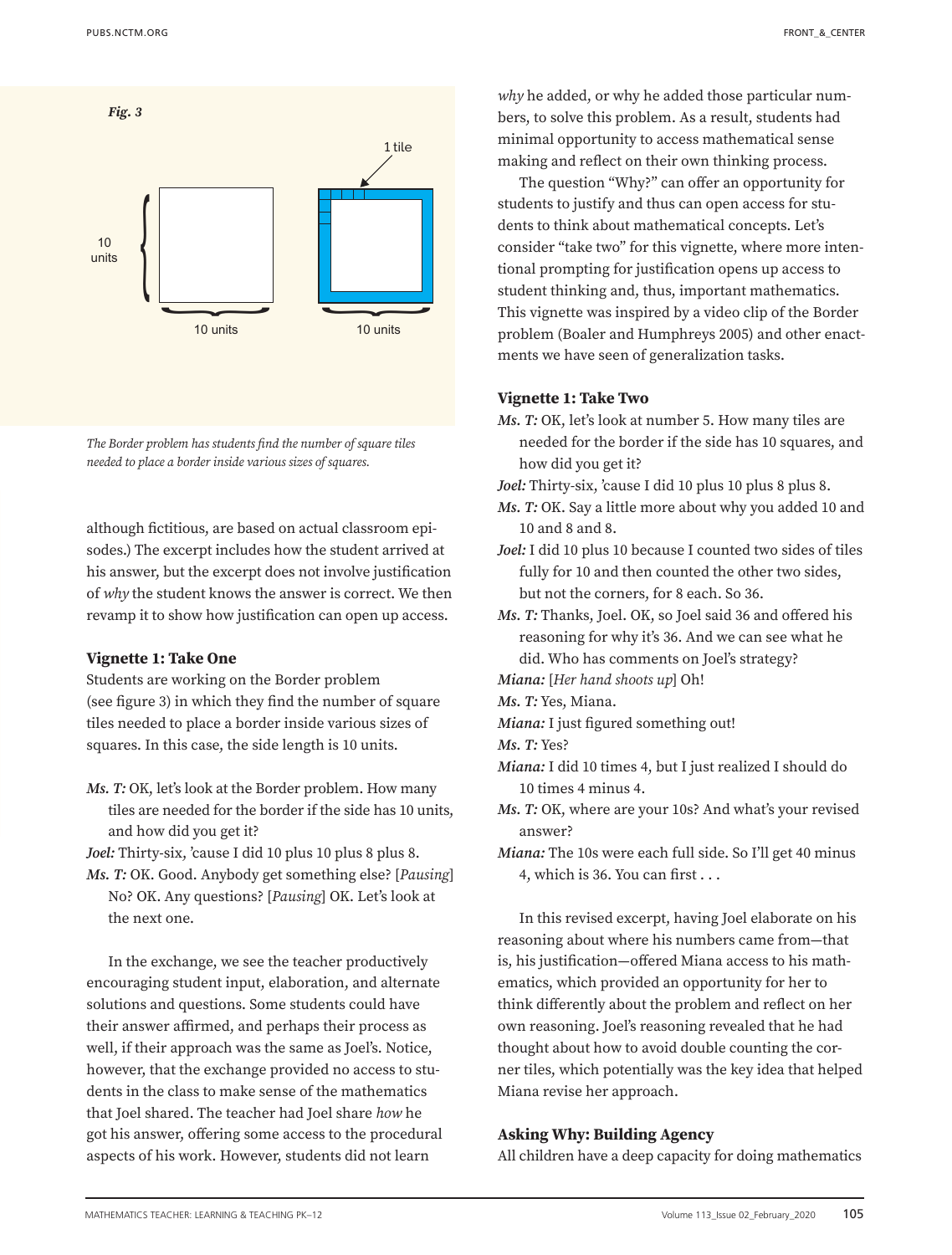and using mathematics to figure out the world. However, some schooling practices may diminish their curiousity and willingness to take a risk with an idea, which in turn contributes to students failing to develop a sense of agency in mathematics classrooms. If their classroom experiences have largely involved learning about rules to be practiced and applied in exercises, they have learned that their role is to practice doing someone else's mathematics and not actually generate mathematical ideas and make sense of them for themselves. We can begin to build students' agency in elementary school, even with foundational content, which some may perceive as having little room for sense making. Consider the following classroom exchange about understanding the structure of whole number multiplication (adapted from Koestler et al. 2013):

*Ms. Gray:* Let's review. So, if I told you to find 3 times 5, what would you do? Raoul?

*Raoul:* You would add 3 copies of 5: 5 plus 5 plus 5. *Ms. Gray:* OK, what if I asked you to find 1 times 5?

What would you do? Melissa?

*Melissa:* You add 1 copy of 5, so 5 plus 5.

*Amira:* Wait! Two times 5 is 5 plus 5.

*Joseph:* I'm confused.

*Ricky:* Maybe 1 times 5 and 2 times 5 are the same. We just have to remember they are the same.

When Ricky says, "We just have to remember they are the same," his use of *we* suggests that he sees the students in the class as recipients of information, not creators of knowledge. Students become repeaters and receivers, not doers and thinkers or agents for creating and discovering mathematics.

We offer the next excerpt as a way to consider how to productively build agency through providing students with opportunities to justify their reasoning in mathematics classrooms. This exchange is excerpted from a ninth-grade classroom of lower-attaining students taught by an experienced teacher. This takes place at the beginning of the academic year, so there is much work to do to help students see themselves as capable mathematical thinkers. Students are working on the In-Out table (functions) shown in [figure 4](#page-5-0). To complete the table, students must infer a pattern in the In-Out pairs and fill in the missing information. Again, note that although this is a high school classroom, this content—looking for consistent patterns—is a common mathematical activity at all grade levels. We encourage the reader to pause to think about how to fill in the missing letters and words.

The function represented in the In-Out chart can be explained in this way: The Out is the second vowel of the In word. Thus, *e* would be the Out for *mathematics*. For the In of *Can't Do*, any word with only one vowel works, such as *stretch* or *add*.

Ms. N is the main classroom teacher, and Ms. F is a supporting special education teacher. As you read the excerpt, notice how the student portrays himself, and notice how Ms. N's request for justification creates an opportunity for the teachers to help the student see himself differently—as a doer of mathematics—on the basis of his reasoning and contributions.

## **Vignette 2: Part One**

The teacher has assigned groups to fill in a set of In-Out tables. After a few minutes, the teacher writes some of the tables on the board and asks for students to share their ideas.

*Ms. N*: Come on up, Alex. Go ahead.

*Alex:* OK [*picking up the marker and looking at his paper*]. Oh, there it is. Um, XXX about that. [*He looks at the board.*] I have, I have no clue anymore.

*Ms. N:* You have no clue anymore.

*Alex:* Nope. [*He puts down the marker and sits down*.]

*Ms. N:* [*Looking to the class*] OK, someone who hasn't been up.

Another student exchange ensues, and it comes to light that students did not understand the *Can't Do* phrase, so this is clarified.

*Alex:* Well, wait a minute—I do get it!

*Ms. N:* Well, go back up then.

*Ms. F:* Well, go back up.

*Alex:* Alright! I'm not stupid!

*Ms. N:* Nobody ever said that you were.

*Alex:* My dad said I was. Um, OK. [*He looks at his paper. Then he writes H in the Out for mathematics.*]

*Ms. N:* Is that an *H*?

*Alex:* Yeah. I know I have really bad writing. [*He writes in an A for the IN of "Can't Do" (*see [figure 5\)](#page-5-0)*.*]

Let's pause here. What might the teacher do at this point? Alex has shared a response, but it includes what seems to be an incorrect answer with an *H* for mathematics. His sharing comes on the heels of commenting about his father's view of his smartness. How might you sensitively and productively handle this situation in a way that promotes agency as well as access? What role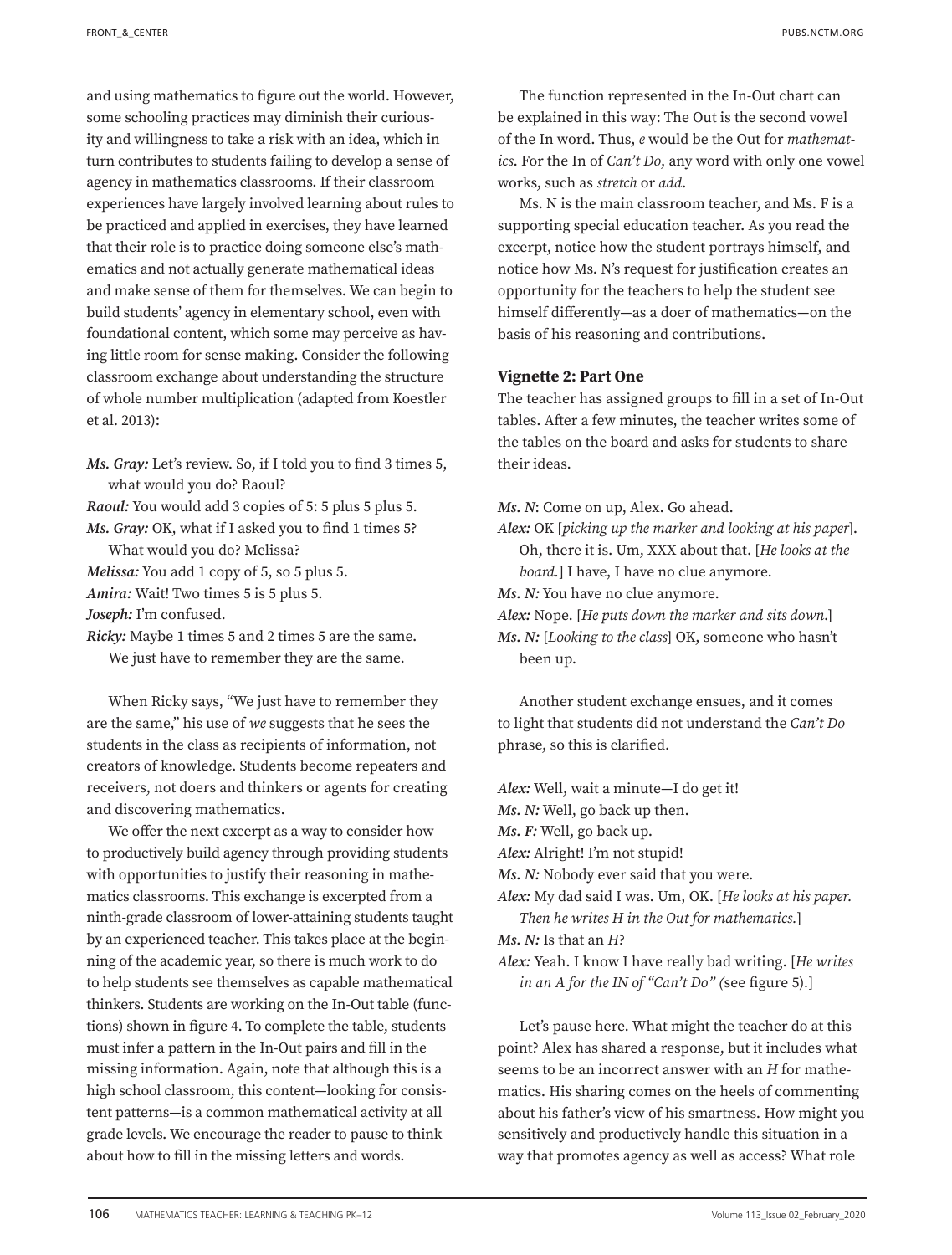<span id="page-5-0"></span>

| Fig. 4 |             |                |
|--------|-------------|----------------|
|        | IN          | <b>OUT</b>     |
|        | division    | T              |
|        | ever        | E              |
|        | opportunity | $\Omega$       |
|        | toast       | $\overline{A}$ |
|        | safe        | E              |
|        | people      | $\Omega$       |
|        | mathematics |                |
|        |             | Can't do       |

*Students must find a pattern in the In-Out pairs and fill in the missing information.*

|--|--|

| IN          | <b>OUT</b>     |
|-------------|----------------|
| division    | T              |
| ever        | E              |
| opportunity | $\Omega$       |
| toast       | $\overline{A}$ |
| safe        | E              |
| people      | $\Omega$       |
| mathematics | h              |
|             | Can't Do       |

*Asking Alex for his rule allowed him to justify his answers, giving everyone (Alex included) the chance to see him as a mathematical thinker.* 

might justification play? Note that the teacher is working in the moment, but this interaction will have meaning beyond this moment for how this child sees himself mathematically.

We continue with this vignette as it unfolded in class. The teacher chose to ask Alex for his rule, which allowed him to provide the justification and reasoning behind his answers and why they made sense. Notice how that request created the opportunity for Alex (and his classmates) to see himself as a mathematical thinker (develop agency), despite the "incorrect" answer.

*Ms. N:* So, what do you think the rule is?

- *Alex:* OK. OK, I'm not too sure how to explain it, but there's a pattern. See, that's the fourth letter; that's an *I*. [*He points to the board as he talks.*] That's the third letter; that's an *E*. Fourth letter, *O*. Third letter, *A*. Fourth letter, *E*. Third letter, *O*. Fourth letter, *H*. One letter [*pointing to his A*], and it can't be done.
- *Ms. N:* Oh, now, very interesting pattern. That wasn't the pattern that some of us have, but that's a very interesting pattern.

Now, when we're doing these, the same rule has to apply for all of them. What yours does is you have two rules [*she approaches the board*], which says, "If it's the first word in the pattern, we use the fourth letter [*she points to the board*]; if it's the second word in the pattern, we use the third letter." *Alex:* Oh.

After a little more discussion of the rule, Ms. N makes the following comments: "And you know what [*speaking to the class*]? I am so happy that he went up here and did this because if he hadn't done this, we wouldn't have been able to stress this point that we have to do one rule for all of them and not two. So, I want to thank you very much for coming up here."

In this continuation of the excerpt, the teacher's request for Alex's rule allowed Alex to be seen as a mathematical thinker even though his response did not describe a function for that In-Out table. (Note that one *could* consider Alex's rule to be a function if the input is a string of two words. The function then would take ordered pairs of words as the input, and would return as the output the third letter of the first word and fourth letter of the second word.) The teacher's response in the last three lines of the vignette model a way to position a student publicly as a thinker and doer of mathematics, even when the student has provided the wrong answer. Alex had the opportunity to see the productive nature of his response and how it related to functions. He was further praised for contributing to the class's learning opportunities (access for the class) and clarification of a key point. Demonstrating the value of a student's contribution in such a public and specific way resonates with Cohen and Lotan's (1995) work on the value and importance of *assigning competence* to students in heterogenous group settings, which has been connected to more equitable participation across groups of students and positive outcomes.